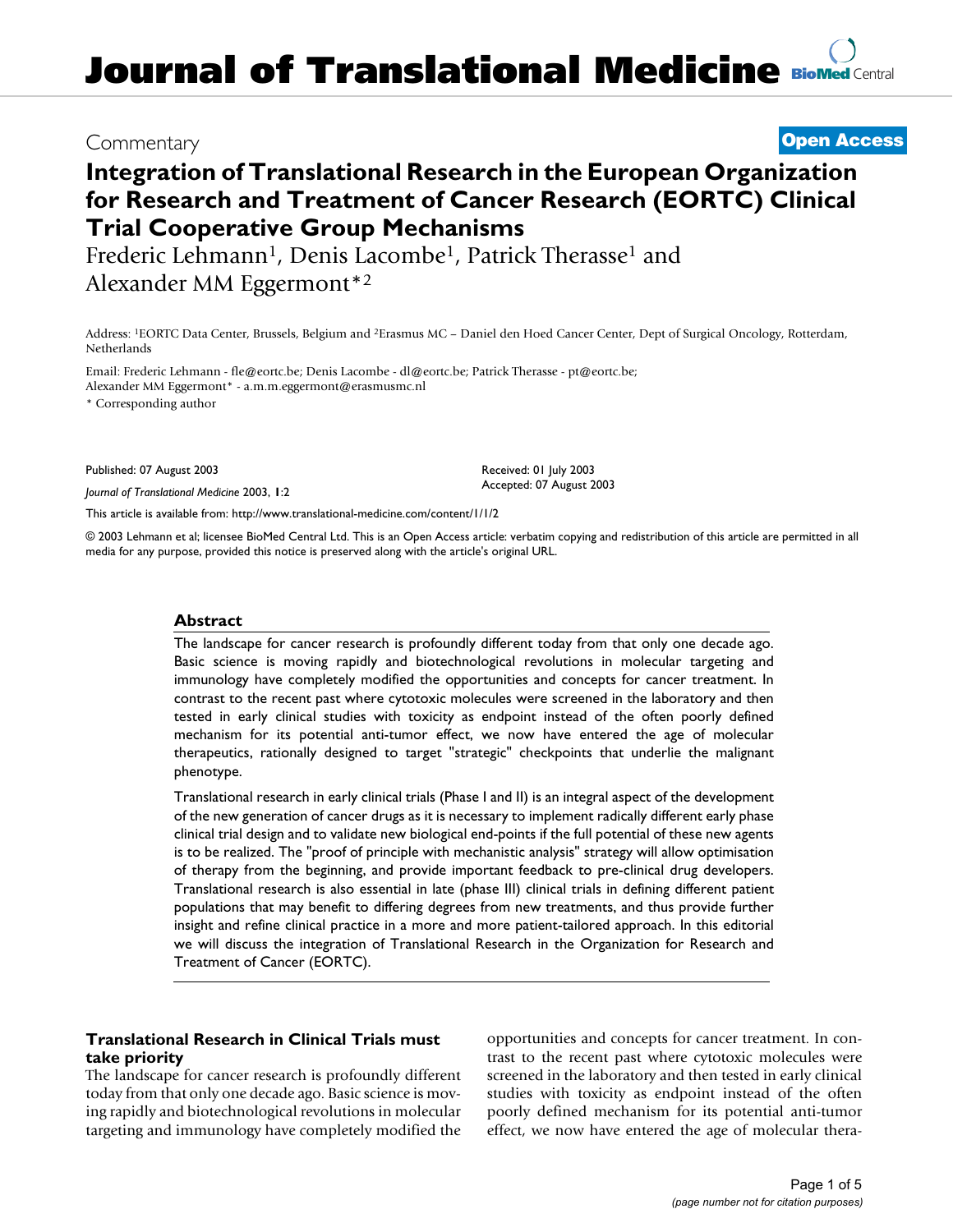peutics, rationally designed to target "strategic" checkpoints that underlie the malignant phenotype.

Translational research in early clinical trials (Phase I and II) is an integral aspect of the development of the new generation of cancer drugs as it is necessary to implement radically different early phase clinical trial design and to validate new biological end-points if the full potential of these new agents is to be realized. The "proof of principle with mechanistic analysis" strategy will allow optimisation of therapy from the beginning, and provide important feedback to pre-clinical drug developers. Translational research is also essential in late (phase III) clinical trials in defining different patient populations that may benefit to differing degrees from new treatments, and thus provide further insight and refine clinical practice in a more and more patient-tailored approach.

#### *Complexity of Translational Research*

Implementation of translational research as a key component of drug development and clinical research is complex and involves patients in various ways. Thereby it imposes some new ethical, legal, logistical and management constrains. Moreover translational research may require highly sophisticated machines, specific imaging techniques, biochemistry laboratories and imposes other infrastructural prerequisites, some of which should be in the direct vicinity of the clinical trial site. The usefulness of data generated during monitoring of such clinical trials with biologic/mechanistic endpoints is highly dependent on the quality of the assays and the availability of sufficient numbers of samples to conduct valid analyses.

#### *Methodology Validation*

Biological end-points require sufficient data on the reproducibility of the technique used to define statistically valid threshold of the biological "response". Assays used should be validated (specific and reproducible and also sufficiently sensitive to detect relevant "molecular signature") and appropriate controls are essentials to the interpretation of any outcome in laboratory monitoring of these trials. Early standardisation of methodology, reagents used and quality control in multicentric studies are so essential and mandate greater investment during preclinical development, and is important to realize that the tools required for translational research can take as long to develop as the drug itself.

#### *Tissue Banking*

Translational research may impose serial (tumor) tissue sampling during the investigational treatment. However, a balance has to be struck between what the laboratory researcher would prefer in terms of the size, frequency and number of samples taken; what the clinician feels is justified and technically feasible; and what an ethics committee will accept in terms of patients' interests and wellbeing, and of course what the patient can understand as being a reasonable request and can agree to. This tissue research needs to be supported by a specific centralized system of management that provides a reliable and fast toll for translational researchers and scientific exchanges that takes into account all legal and ethical aspects.

Translational research in (multicentric) clinical trials with will have to be conducted by multidisciplinary teams of clinicians and basic researchers (pharmacologists, molecular biologists, and biochemists), functional imaging specialists, "new-assay specialists", pathologists and statisticians and bioinformation scientists keen to relate biological findings to clinical outcome. These developments request that the premier laboratories are closely knitted into comprehensive clinical development programs of new anti-cancer drugs. In order to achieve this we need to establish a completely research minded integrated setting of laboratories, high quality patient-centered cancers services and a clinical-trial-research organization that can create, maintain and complete this circle of interactions as well to provide methodology, scientific and full logistic support.

The European Organization for Research and Treatment of Cancer Research (EORTC) has recognized and prioritized the organization and implementation of translational research as a mandatory and integral part of clinical cancer research and has developed a Translational Research Unit and a Central as well as a Virtual Tissue Bank system to organize, promote, coordinate and enhance the quality of translational research in association with its drug development program throughout the trajectory of phase I-II-III studies. This integrated program is described in the following paragraphs:

#### **Role of the European Organization for Research and Treatment of Cancer Research (EORTC)** *Need for Coordination and Centralization of Basic Science and Clinical Science Expertise*

Translational research success depends on the creation of a high quality research environment in which close relationship between basic scientists and clinicians are fostered to avoid duplication of efforts and facilitate the sharing of key resources in order to decrease time between innovative agents discovery and its registration /availability in clinical practice. At this time, there is no mechanism to support and coordinate this centralized European translational research effort.

Core basic scientists and oncologists experts in Europe who are already funded to perform cancer basic laboratory and (early) clinical trials development should be brought together to: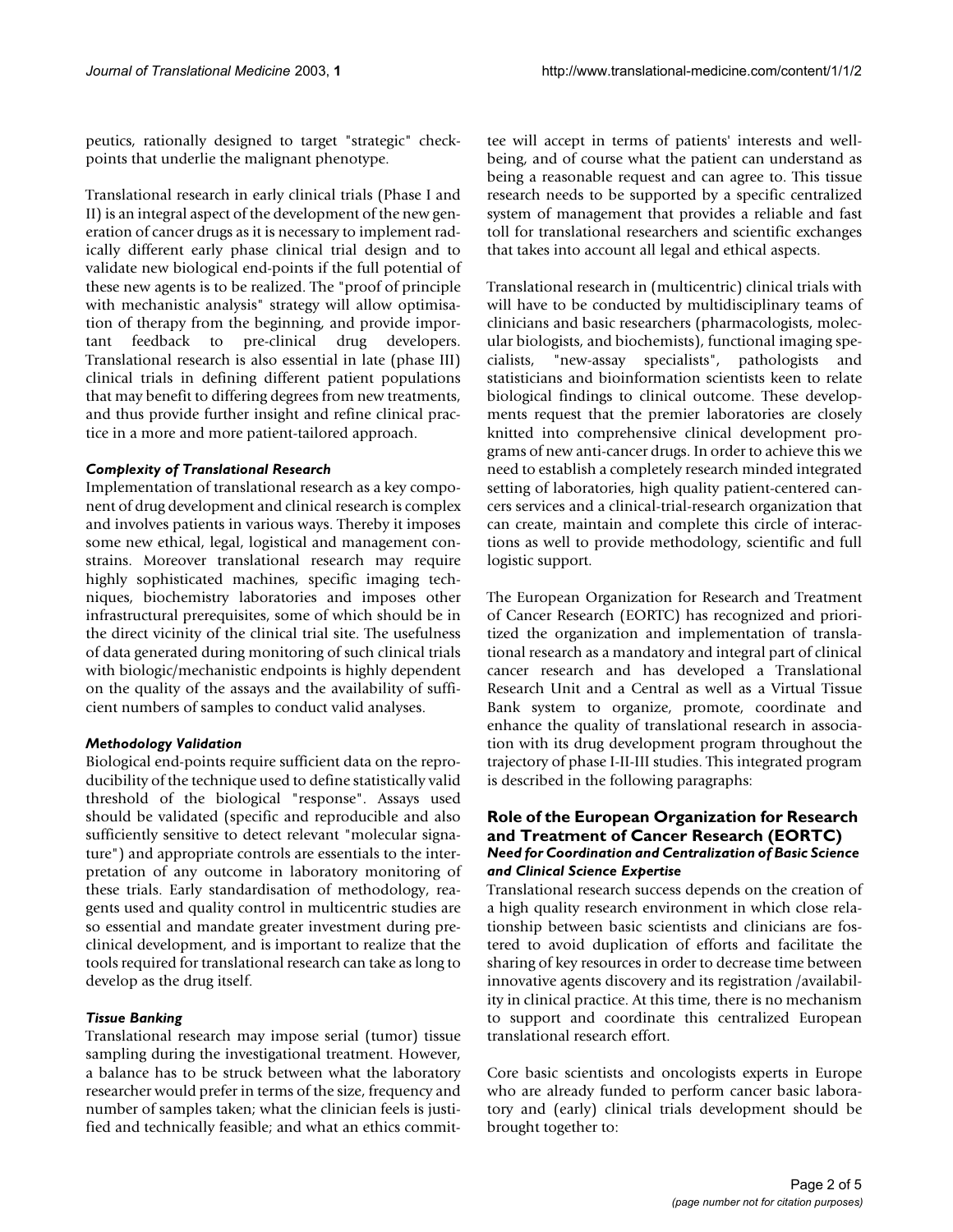• Establish better pre-clinical models to select rationally designed anticancer target-based compounds, and to further define mechanisms of anti-tumor response of these compounds in these models;

• Evaluate the incorporation of biological endpoints into novel early clinical trial designs that allow optimal evaluation of target-based new drugs ("proof of principle with mechanism analysis" strategy);

- Define current monitoring techniques and help to develop the tools, probes, biological and imaging assays suitable for *in vitro* assessment, in preclinical models;
- Conduct in a rapid coordinated manner highly specialised, complex, (early) clinical trials with rigorous standards to deliver complex, detailed data for licensing purposes (regulatory requests);

• Assure a high quality laboratory infrastructure and expertise with the capacity to provide biological readouts on clinical material in a timely manner.

#### *A Common Structural Organization for Clinical Trials with Translational Research Coordination*

The success of the integration of high quality basic research and clinical networks and translational research initiatives depends greatly on the coordination of a Pan European Clinical Trials Network.

This network should be articulated around a common structural Organization, which should a) coordinate and harmonize the development and submission of trial protocols to scientific and clinical independent peer reviewers, b) innovate new trial statistical design concepts, c) organize data management, study monitoring, and statistical analysis of the data and d) ensure that European regulatory requirements as well as all the other operational aspects to conduct appropriate translational work (from simple items as drug supply to complex aspects such as virtual tumor bank issues) are fulfilled.

It has been recognized by the EORTC that this type of support must be developed fully and provided by this organization. Priority for translational research in clinical cancer research prompted the EORTC to completely revisit its drug development pathway and operational structures these last 2 years as well to establish a method to fund the EORTC Groups research projects by creating a new grant system for translational research (EORTC Translational Research Fund).

#### *The EORTC Drug Development Pathway with Translational Research*

Since 1974 the EORTC has conducted clinical development studies through its Clinical Research Division (CRD). This has resulted in the establishment of a solid and dedicated network of medical doctors with focussed expertise in cancer drug development. Consistent with the changes in cancer clinical and laboratory research, the Laboratory Research Division (LRD) of the EORTC has refocused its activities in order to enhance translational research conducted as part of EORTC clinical trials. This EORTC LRD includes the Screening and Pharmacology Group, the Pharmacology and Molecular Mechanisms Group, the Receptor and Biomarker Study Group, the Functional Imaging Group and the Pathology Group. Through the LRD, the EORTC has access to the basic science expertise and experience needed for target-based drug discovery and clinical development.

The EORTC Data Center promotes and ensures an optimal flow of coordination and communication by creating translational procedures between the 2 EORTC Divisions, including the EORTC New Drug Development Program (NDDP), which allows for a swift continuation of scientific activities from pre-clinical testing to clinical research. In this respect, two new independent EORTC Committees of scientific and clinical experts have been implemented as of October 2002 to advice on the, relevance of translational and clinical research efforts, to be invested by the organization:

#### *The EORTC New Drug Advisory Committee (NDAC)*

This NDAC reviews all proposals for new drug development offered to the EORTC for further development. It ensures a coherent scientific strategy with regard to drug development and translational research. This committee may suggest, if necessary, additional pre-clinical studies for potential breach of pre-clinical data as well as propose potential laboratory/facilities support for additional work (pre-clinical models available within the EORTC LRD). NDAC thereby serves as a scientific committee for all the EORTC Early Clinical Trials. The NDAC comprises 10 permanent members.

#### *The EORTC Translational Research Advisory Committee (TRAC)*

The EORTC TRAC missions are (a) To stimulate and to provide expert scientific and practical advice on translational research projects conducted in the context of EORTC clinical trials. This activity includes the prioritising of projects; (b) To review and assess the EORTC Quality Assurance (QA) translational research program by prospectively reviewing the effectiveness of the translational research studies conducted by EORTC Groups, by supporting the EORTC Data Center in its QA assessment of laboratories performing EORTC projects and to make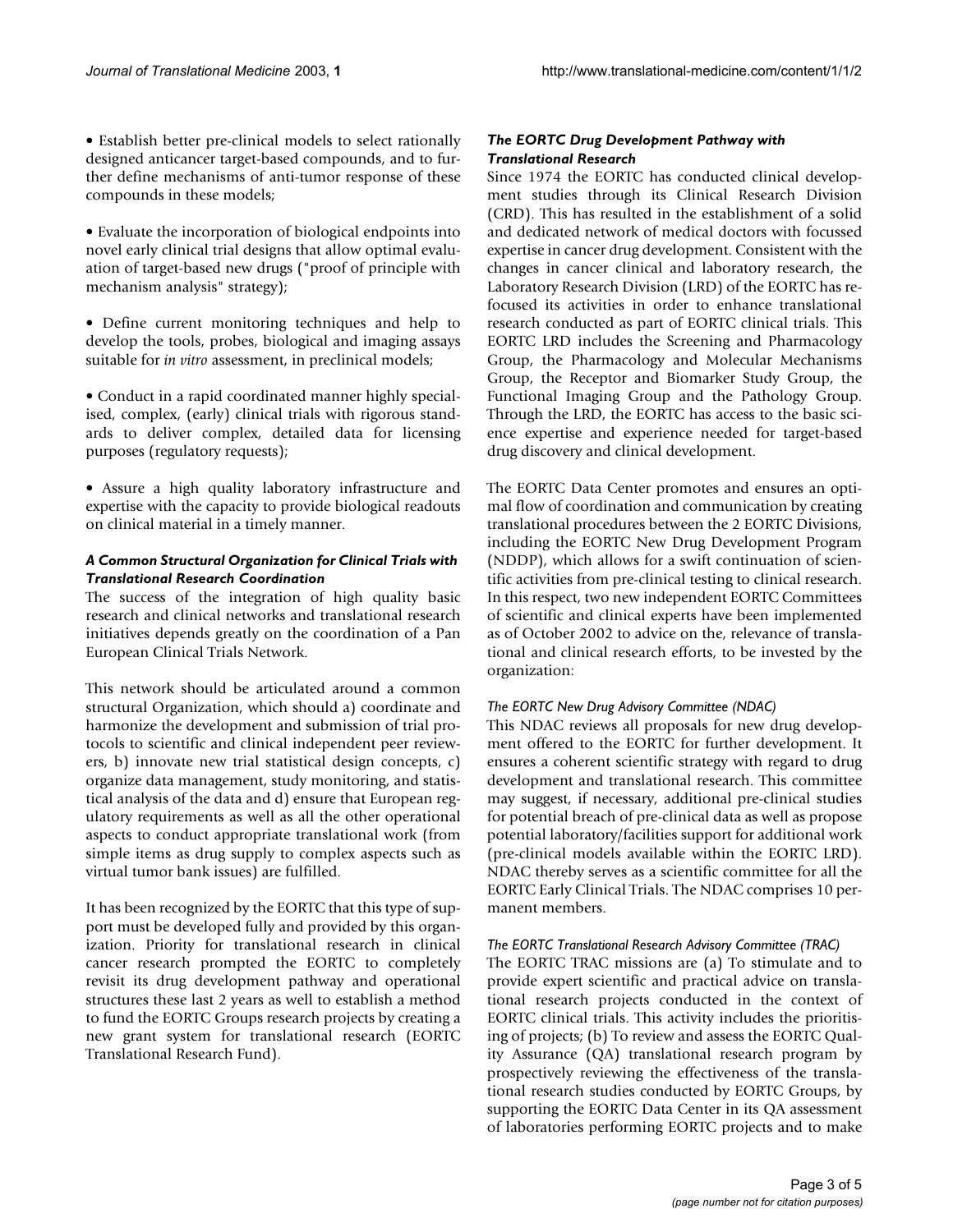sure that there is a Quality Control for each assay used. All disciplines of translational research in oncology are represented in the review panel.

#### *The Operational Structure for Drug and Translational Research Development*

Modernization of the mode of operation of the EORTC Data Center and acquisition of the expertise needed to conduct and support clinical research activities with translational research have been a necessary to proceed with the EORTC plans for translational research. This included the creation of a new unit and the adaptation of some tasks of existing specialised Units, which activities have to be coordinated during the life cycle of a clinical trial including contemporary translational research aspects:

#### *The Translational Research Unit*

In October 2002, the EORTC implemented a Translational Research Unit (TRU) to enhance and promote translational research projects conducted as part of EORTC clinical trials. This Unit is primarily responsible to generate high quality translational research trial data by: (a) Ensuring a constant EORTC forum between the Clinical and Laboratory Research Divisions of the EORTC, fostering interest in translational research within Clinical Groups and promoting clinical development of ideas/ concepts emerging from Laboratory Groups; (b) Collaborating with member of the TRAC, clinicians located in their institutions and with other staff at the Data Center (statisticians, physicians, computer specialists, data manager) to guarantee close collaboration between all actors involved in clinical trials and translational research; (c) Collaborating with the Protocol Writing Committee to ensure adequacy of protocols and Case Report Forms (CRFs) for adequate translational data capture; (d) Prospectively supporting all the operational organisation aspects of specific TR Projects; (e) Ensuring that all EORTC translational research activities are performed according specific working procedures, in the general framework of EORTC policies and Standard Operating Procedures.

#### *The EORTC Tumor Bank Unit*

Since September 2000, the EORTC has set up a central Tissue Bank (centralised collection and storage of glass slides and paraffin blocks based at the EORTC Data Center, Brussels) and a Virtual Tumor Bank with tissues being stored at the clinical sites (with information on tissue samples available in the central database).

This EORTC project will supply a centralised system of management of material available from patients entered into EORTC clinical trials and will be able to: (a) Provide tools for efficient panel histology review (either by an individual expert of a panel of experts) improving the quality of the pathological diagnoses; (b) Provide a reliable and fast tool to allow translational research; and (c) Provide a web-interface to allow users to access (limited) data of the patients stored in the clinical database.

The EORTC Tumor Bank Unit develops and implements procedures for histology review and, in cooperation with the Regulatory Affairs Unit, solves the legal and ethical issues on this aspect.

#### *Supportive Units*

• The *Regulatory Affairs Unit* is implementing mechanisms not only to ensure compliance of clinical trials with European and national requirements, but also to allow a rapid adaptation to constantly evolving regulations and requirements from the competent National and European authorities and from international standards such as Good Clinical Practice and management of serious adverse events. The challenges to new methodology for clinical trials and evaluation of the outcome of new treatments should also integrate all translation research information. The Regulatory Affairs Unit is therefore involved in all the legal aspects related to the development of translational research project, which requires an appropriate ethical and legal framework (i.e. tissue research and tumor bank; property of the EORTC scientific translational discoveries; legal implications of the "biological characterization" of individual to provide appropriately tailored therapeutic approaches). This comes at the time where European regulatory framework will be completely reviewed due the implementation of the new clinical trials Directive.

• The *Safety Desk* and the *Monitoring Unit* ensure drug developers that EORTC trials are closely controlled for safety and accuracy. EORTC-Clinical Research Associates will be actively involved in the day-to-day monitoring of clinical trials, involving also the monitoring of translational research work at the hospital and the laboratory sites.

• The *Protocol Help Desk* provides logistic support to the members of the Writing Committee including the translational research study coordinator for assembling a study protocol according to standard procedures and ensures that the protocol is adequately developed in the shortest possible time and according the latest methodological, legal (e.g. SAE reporting issue) and ethical requirements (Informed Consent requirements for clinical and translational researches studies, latest version of the declaration of Helsinki, etc.).

#### **The Information Technology Unit**

The EORTC is one of Europe's leading players in the development of new technologies to facilitate and speed up cancer clinical research. Specific software is under devel